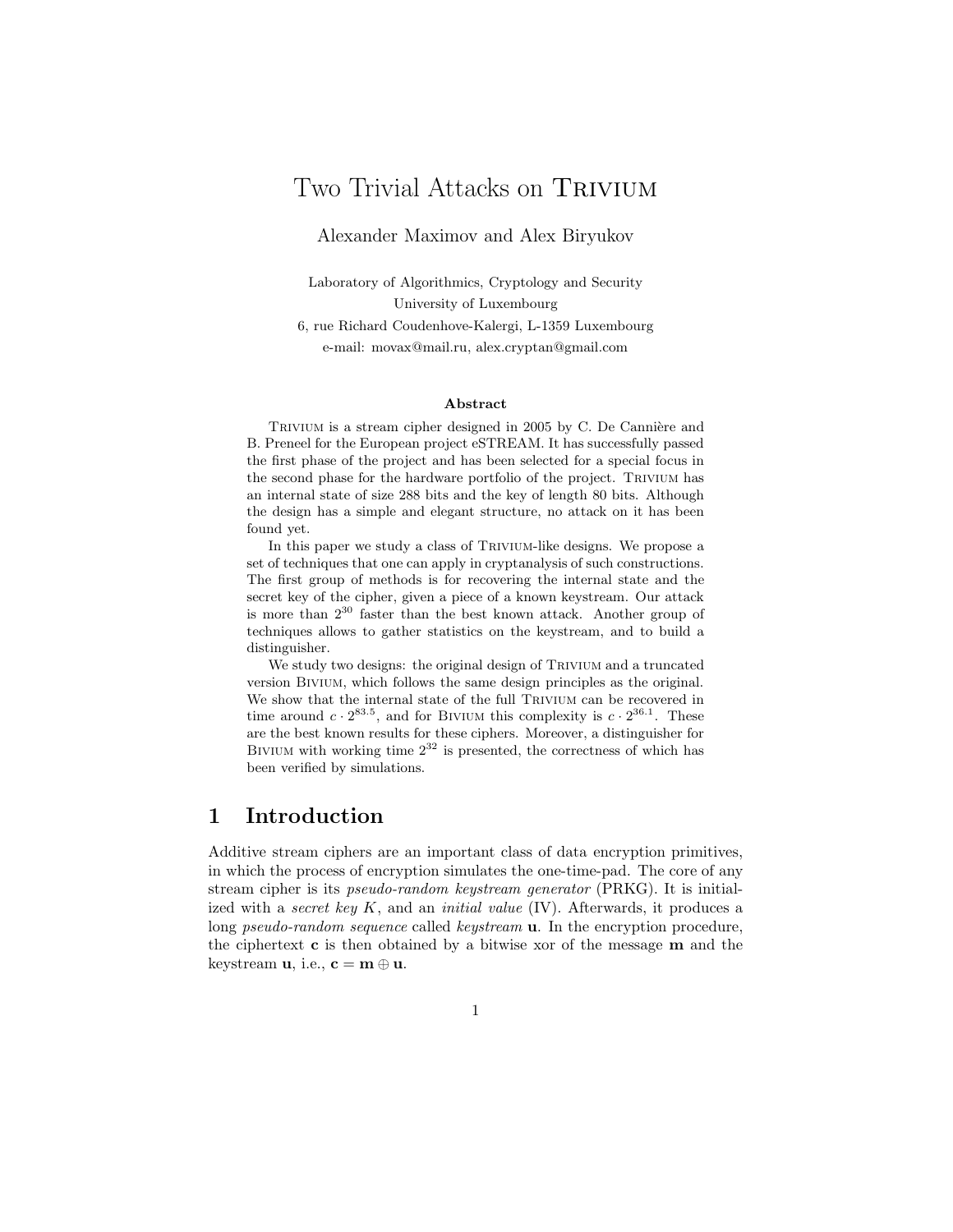Many stream ciphers are currently used in various aspects of our life. To mention some of them, they are: RC4 [Sma03] (is used on the Internet),  $E_0$  [Blu03] (in Bluetooth), A5/1 [BGW99] (in GSM communication), and others. However, it has been shown that these primitives are susceptible to various kinds of weaknesses and attacks [FM00, MS01, LV04, LMV05, BSW00, MJB04]. In 1999 the European project NESSIE was launched [NES99] and among other encryption and signature primitives it attempted to select stream ciphers for its final portfolio. However after a few rounds of evaluation and cryptanalysis, most of the proposals were broken<sup>1</sup>. As a result the board of the project NESSIE could not select any of the stream cipher proposals for its final portfolio.

The recent European project ECRYPT [ECR05] has started in 2004 within the Sixth Framework Programme (FP6). It announced a new call for stream cipher proposals, for its subproject eSTREAM. In the first phase 34 proposals were received, but only a few of them got the status of "focused" algorithms in the second phase. In the *hardware portfolio* only four new designs are in focus, they are: Trivium [CP05], Grain [HJM05], Mickey [BD05], and Phelix [WSLM05].

In this paper we analyze one of these designs – TRIVIUM. The stream cipher TRIVIUM was proposed in 2005 for the project eSTREAM by C. De Canniére and B. Preneel [CP05]. It has an internal state of 288 bits and the key of 80 bits. Though the cipher was designed for hardware implementation it is also very fast in software, which makes it one of the most attractive candidates of the competition. The structure of the cipher is elegant and simple, and it follows clearly described design principles. After the design was announced many cryptographers tried to analyze it. However, only two results on TRIVIUM are known so far.

The first known result is actually given on the eSTREAM discussion forum [eDF05] where the complexity to recover the internal state from given keystream is argued to be  $2^{135}$ . The second result is a paper from H. Raddum [Rad06], where a new algorithm for solving nonlinear systems of equations is proposed and applied on TRIVIUM. The attack complexity found was  $2^{164}$ . Two reduced versions of this design, Bivium -A and -B, were proposed in that paper as well. The first reduced version was broken "in about one day", whereas the second version required time of around 2<sup>56</sup> *seconds*.

In this paper we consider the design of Trivium in general, and as examples we consider two instances: the original design of TRIVIUM and a reduced version Bivium, the one given in [Rad06] under the name Bivium-B. We propose a set of techniques to analyse this class of stream ciphers, and show how its internal state can be recovered given the keystream. The complexity of this attack determines the upper bound for the security level of the cipher. Its complexities for TRIVIUM and BIVIUM are found to be  $c \cdot 2^{83.5}$  and  $c \cdot 2^{36.1}$ , respectively, where  $c$  is the complexity of solving a sparse system of linear equations (192) for TRIVIUM and 118 for BIVIUM). It means that, for example, the secret key

<sup>1</sup>There was a discussion at NESSIE on whether a distinguishing attack of very high complexity qualifies as a break of a cipher.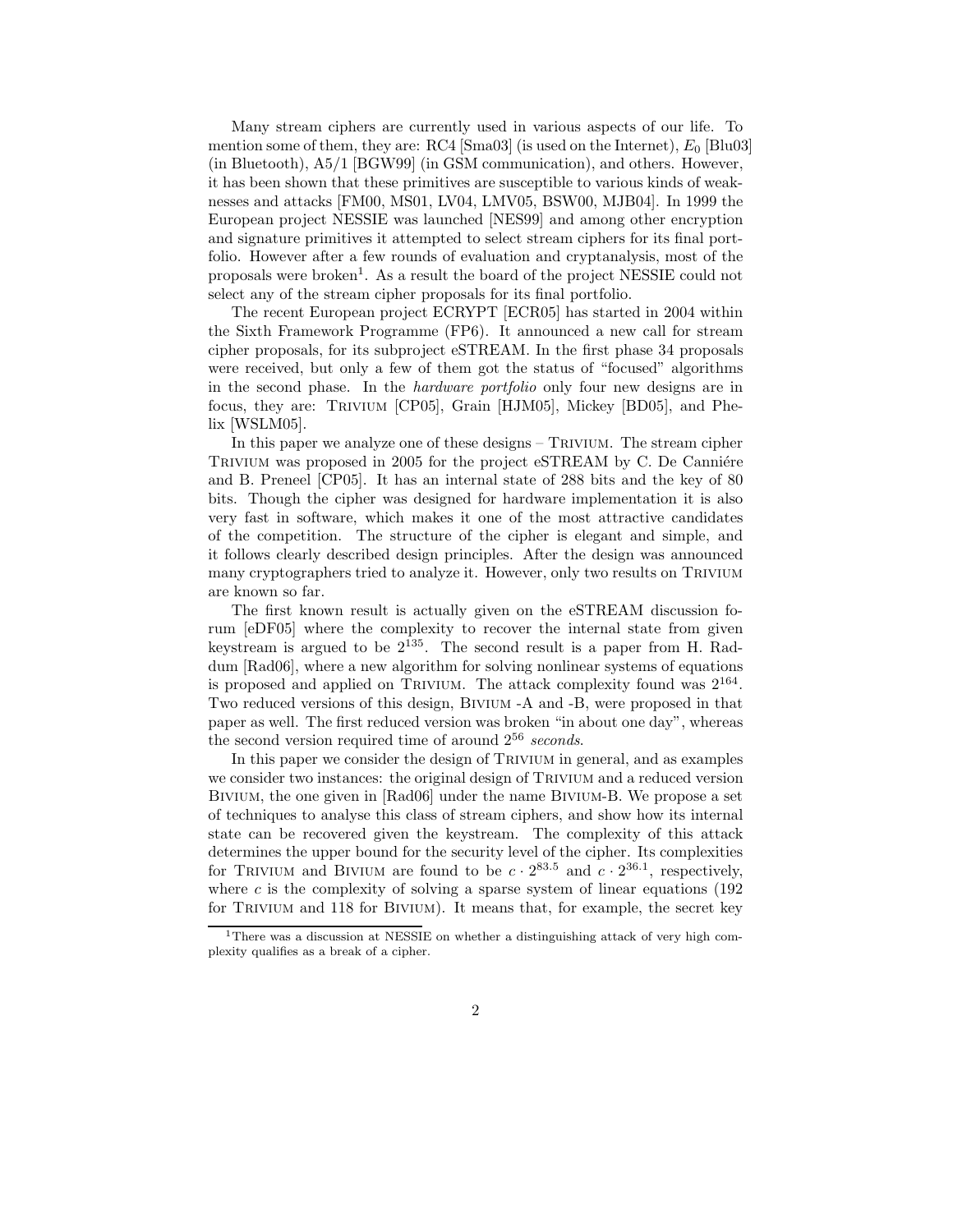cannot be increased to 128 bits in a straightforward way unless the design in general is changed. This time complexity is much better than in [eDF05] and [Rad06], and is the best known result on TRIVIUM so far.

In the second attack linear statistical methods are applied. We show how a distinguisher can be built, and propose a linear distinguishing attack on Bivium with less than  $2^{32}$  operations in total. This attack was implemented and in practice works even slightly better than expected.

This paper is organized as follows. In Section 2 we define the structures of Trivium and Bivium. Afterwards, in Section 3, we give methods for a *state recovering attack*, and propose a set of attack scenarios for both TRIVIUM and Bivium. A linear distinguishing attack is given in Section 4. The paper ends with the summary of our results and conclusions.

#### **1.1 Notation**

In this paper we accept the following notation. A single bit will commonly be denoted by  $x_i^{(t)}$ , where i is an index of a variable, and t is the time instance. Bold symbols **u** represent a stream or a vector of bit-oriented data  $u_1, u_2, \ldots$ Let us also define *triple-clock* of a cipher as just three consecutive clocks of it.

## **2 Bivium and Trivium**

In Figure 1 two classes of stream ciphers are shown, namely, BIVIUM and TRIV-IUM.

The number of basic components is two or three, respectively. Each basic component (a register) consist of *three blocks, each of size divisible by 3*. An instance of this class is a *specification vector* with the blocks' sizes specified, i.e.,

BIVIUM ⇒ 
$$
Bi(A_1, A_2, A_3; B_1, B_2, B_3),
$$
  
TRIVIUM ⇒  $TRI(A_1, A_2, A_3; B_1, B_2, B_3; C_1, C_2, C_3).$  (1)

Notation on the registers is summarized in Table 1.

| Reg | total length                                                                                                       | cells denoted the AND gate In:Out |  | Res   |
|-----|--------------------------------------------------------------------------------------------------------------------|-----------------------------------|--|-------|
|     | $R_A$ $A = A_1 + A_2 + A_3$ $a_0^{(t)}, \ldots, a_{A-1}^{(t)}$ $a_{A-3}^{(t)} \cdot a_{A-2}^{(t)}$ $p_t : q_t$     |                                   |  |       |
|     | $R_B$ $B = B_1 + B_2 + B_3$ $b_0^{(t)}, \ldots, b_{B-1}^{(t)}$ $b_{B-3}^{(t)} \cdot b_{B-2}^{(t)}$ $q_t : p_t/r_t$ |                                   |  | $y_t$ |
|     | $R_C$ $C = C_1 + C_2 + C_3$ $c_0^{(t)}, \ldots, c_{C-1}^{(t)}$ $c_{C-3}^{(t)} \cdot c_{C-2}^{(t)}$ $r_t : p_t$     |                                   |  | $z_t$ |

Table 1: The structure of the internal state's registers.

At any time  $t$ , the keystream bits of BIVIUM and TRIVIUM are derived as  $u_t = x_t + y_t$ , and  $v_t = x_t + y_t + z_t$ , respectively. In this paper two examples from this class of stream ciphers are considered in detail, the specification of which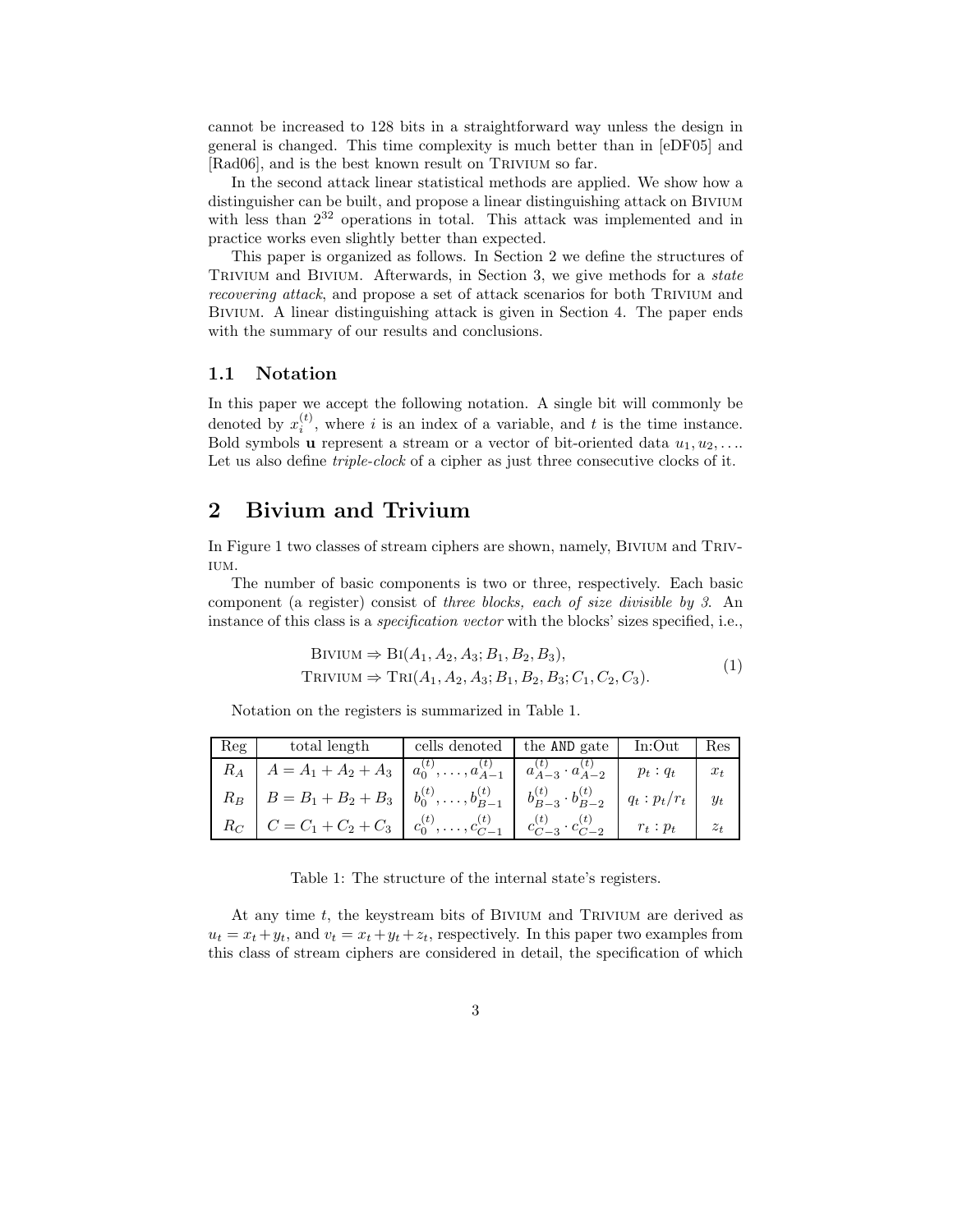

Figure 1: Bivium and Trivium classes of stream ciphers.

is given in Table 2. These correspond to Trivium and Bivium as described in [CP05, Rad06].

| Description    | Specification                                          | A:B:C  | Size. $\theta$ |
|----------------|--------------------------------------------------------|--------|----------------|
| TRIVIUM [CP05] | $TRI(66, 3, 24; 69, 9, 6; 66, 21, 24)$   93 : 84 : 111 |        | 288            |
| BIVIUM [Rad06] | $\text{Bi}(66, 3, 24; 69, 9, 6)$                       | 93:84: | 177            |

Table 2: Two instances' specifications, Trivium and Bivium.

For simplicity in further derivations let us introduce three subsets:

$$
T_0^{(t)} = \{a_{3i+0}^{(t)}\} \cup \{b_{3j+0}^{(t)}\} \cup \{c_{3k+0}^{(t)}\} \qquad i = 0, 1, ..., A/3 - 1,
$$
  
\n
$$
T_1^{(t)} = \{a_{3i+1}^{(t)}\} \cup \{b_{3j+1}^{(t)}\} \cup \{c_{3k+1}^{(t)}\} \qquad \text{where} \quad j = 0, 1, ..., B/3 - 1, \quad (2)
$$
  
\n
$$
T_2^{(t)} = \{a_{3i+2}^{(t)}\} \cup \{b_{3j+2}^{(t)}\} \cup \{c_{3k+2}^{(t)}\} \qquad k = 0, 1, ..., C/3 - 1.
$$

## **3 The First Trivial Analysis: State Recovering**

In this attack, given a keystream  $\bf{u}$  of some length  $n$  an attacker wants to recover the internal state of the cipher. Since the cipher has invertible stateupdate function this also leads to a *key recovery attack*. A classical time-memory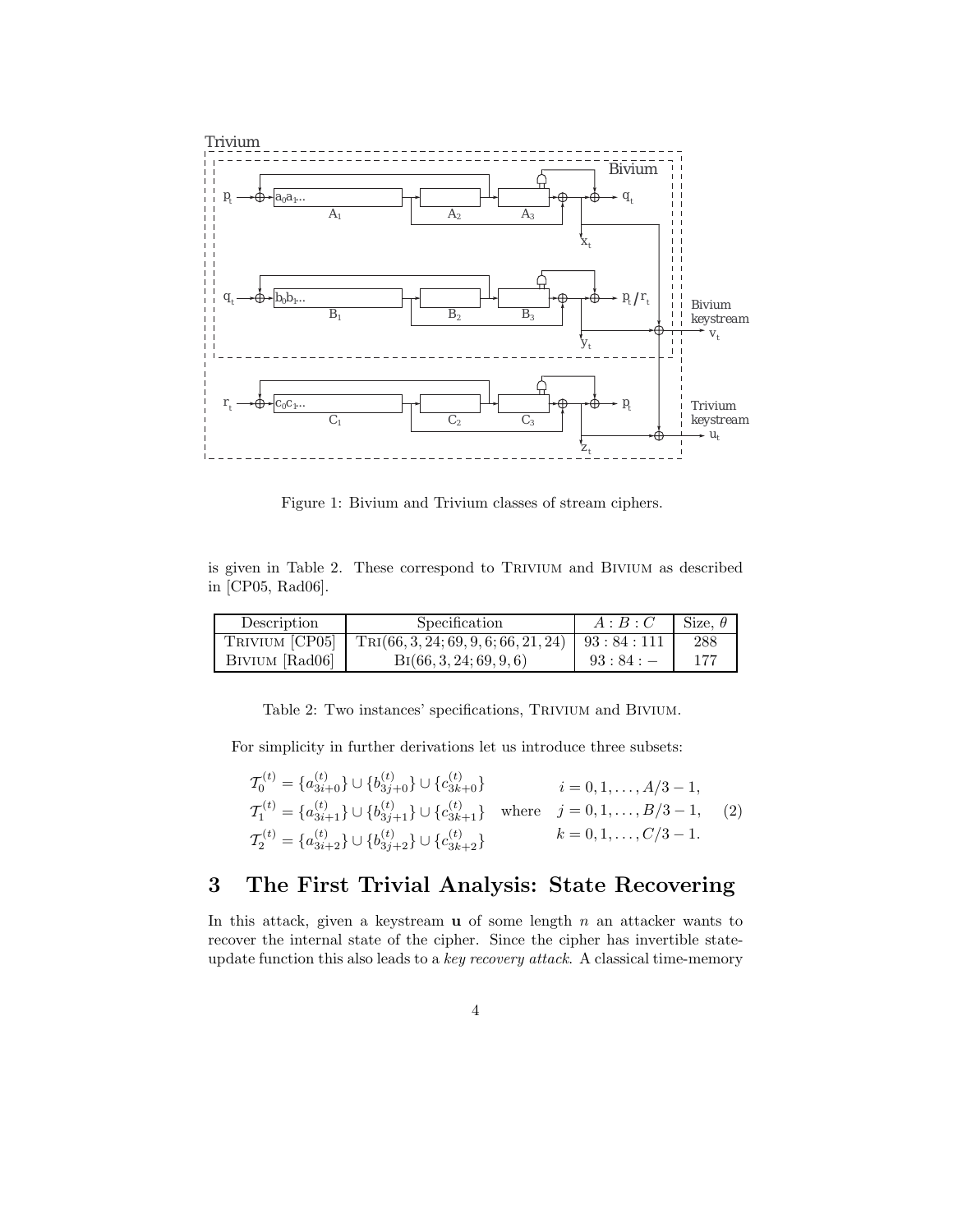trade-off technique based on birthday paradox gives the upper bound for such √ an attack of  $O(\sqrt{\theta})$  known keystream, and memory, where  $\theta$  is the size of the internal state. The importance of the *state recovering analysis* is that it gives the upper bound for the length of the secret key  $K$ . When the design of TRIVIUM has appeared, several researchers raised the question: *Whether the secret key can be increased from 80 bits till, for example, 128 bits, thus, improving the security level?* In this section we will give the precise answer.

# **3.1** Guessing  $\mathcal{T}_0^{(t)}$  at some time  $t$

One of the main observations is that all blocks of the cipher are divisible by 3. Moreover, the transition of the internal state at time  $t$  to time  $t + 1$  is a linear transformation of the subset  $\mathcal{T}_{t \text{ mod } 3}^{(t)}$ , plus a minor one bit disturbance from the adjacent two subsets. Therefore, the attack scenario can consist of the following phases.

PHASE I: Guess the state  $\mathcal{T}_0^{(t)}$  at some time t,

PHASE II: Having the state  $\mathcal{T}_0^{(t)}$  guessed correctly, recover the rest of the bits.

In the case of an exhaustive search of the sub state  $\mathcal{T}_0^{(t)}$ , the time complexity is  $O(2^{\theta/3})$ , and the keystream length is  $O(1)$ . Note also that the first  $d =$  $\min\{A_1, B_1, C_1\}/3$  forward triple-clocks d linear equations on the bits of  $\mathcal{T}_0^{(t)}$ can be received. It means that the number of bits to be guessed can be reduced, and the total time complexity is then

$$
O(2^{(\theta - \min\{A_1, B_1, C_1\})/3}).
$$

For TRIVIUM and BIVIUM these complexities are  $2^{74}$  and  $2^{37}$ , respectively.

#### **3.2 Guessing Outcomes for Specific** AND **Gates**

To receive more linear equations for the phases I and II, we suggest to consider a set of specific AND gates:

$$
a_{A-3}^{(t+3i)} \cdot a_{A-2}^{(t+3i)}, \quad i = 0, 1, \dots, g_a - 1,
$$
  
\n
$$
b_{B-3}^{(t+3j)} \cdot b_{B-2}^{(t+3j)}, \quad j = 0, 1, \dots, g_b - 1,
$$
  
\n
$$
c_{C-3}^{(t+3k)} \cdot c_{C-2}^{(t+3k)}, \quad k = 0, 1, \dots, g_c - 1,
$$
\n(3)

where  $g_a, g_b, g_c$  are chosen parameters. If we guess these gates, then the number of linear equations that we can get for the phase I is

$$
d' = \min\{g_a + \frac{B_1}{3}, g_b + \frac{C_1}{3}, g_c + \frac{A_1}{3}\}.
$$

The most probable guess would be that all the gates are zeros, since  $Pr\{x\&y=$  $0$ } = 0.75. However, if we allow some of the gates to output ones, the length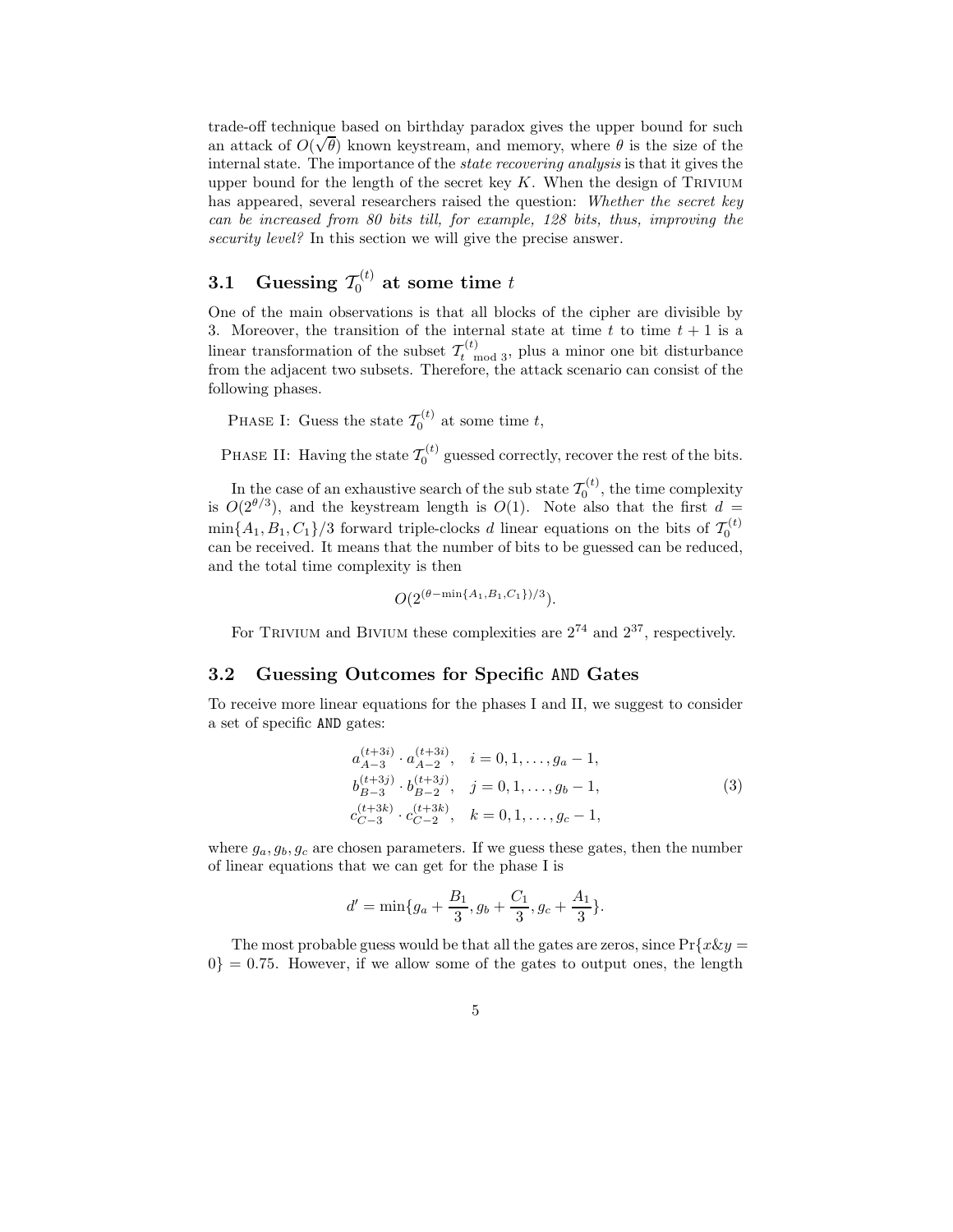of the keystream can be reduced significantly. Let G gates out of  $g_a + g_b + g_c$ AND gates produce zeros, and the remaining  $H$  gates produce ones. Then, the probability of such an event is

$$
p_g = 0.75^G 0.25^H.
$$

Note that we can allocate H ones among  $G + H$  positions in  $\binom{G+H}{H}$  ways. Therefore, the keystream is required to be of length  $O\left(1/\left[p_g\cdot\binom{G+H}{H}\right]\right)$  $\big)\big].$ 

#### **3.3 Guessing Sums of Specific** AND **Gates**

The right guess of specific AND gates from the previous subsection allows us to increase the number of linear equations for the first phase till  $d'$ . However, the remaining bits of  $\mathcal{T}_0^{(t)}$  should be guessed with probability 1/2. However, if the keystream can still be increased, then that probability can be reduced, in a trade-off with the keystream length.

After  $d'$  triple-clocks, we start receiving nonlinear equation, where the linear part consists of the bits from  $\mathcal{T}_0^{(t)}$ , and the nonlinear part is the sum of w AND gates, for some small  $w$ . Since the outcome of each of them is biased, then their sum is biased as well. Let  $p_w$  be the probability that the sum of w gates is zero, then we have:

$$
p_w = \sum_{i=0}^{\lfloor w/2 \rfloor} \binom{w}{2i} 0.75^{w-2i} 0.25^{2i},\tag{4}
$$

or, its recursive formula is  $p_{w+1} = 0.75p_w + 0.25(1 - p_w)$ , with  $p_0 = 1$ . Let  $l_w$ be the number of nonlinear equations with the sum of  $w$  AND gates. Then, the time complexity to recover  $l_w$  bits is  $p_w^{l_w}$ , instead of  $0.5^{l_w}$ , but the keystream<br>longth is increased by the ratio  $n^{-l_w}$ . The total probability of such an event is length is increased by the ratio  $p_w^{-l_w}$ . The total probability of such an event is

$$
q = \sum_{w=1}^{\infty} p_w^{l_w}.
$$

It is rationale to use this approach for small ws, say for  $w \in \{1, 2, 3, 4\}$ , since for large ws the probability  $p_w$  is very close to 0.5, and it does not give a big gain in comparison with the truly random guess, but rather increases the length of the keystream rapidly.

### **3.4 Collecting System of Equations for Remaining Unknowns**

Assume that the state of  $\mathcal{T}_0^{(t)}$  and the outcomes of specific  $G + H$  AND gates are guessed and derived correctly. To recover the remaining  $2/3^{rd}$  of the state we need to collect a number of equations on  $\mathcal{T}_1^{(t)}$  and  $\mathcal{T}_2^{(t)}$ , enough to derive the exact solution.

At any time t, if the values  $a_{A-3}^{(t)}$ ,  $b_{B-3}^{(t)}$ ,  $c_{C-3}^{(t)}$  are known, then two consecu-<br>tive clocks of the cipher are linear. Because of our specific guess, we have that d'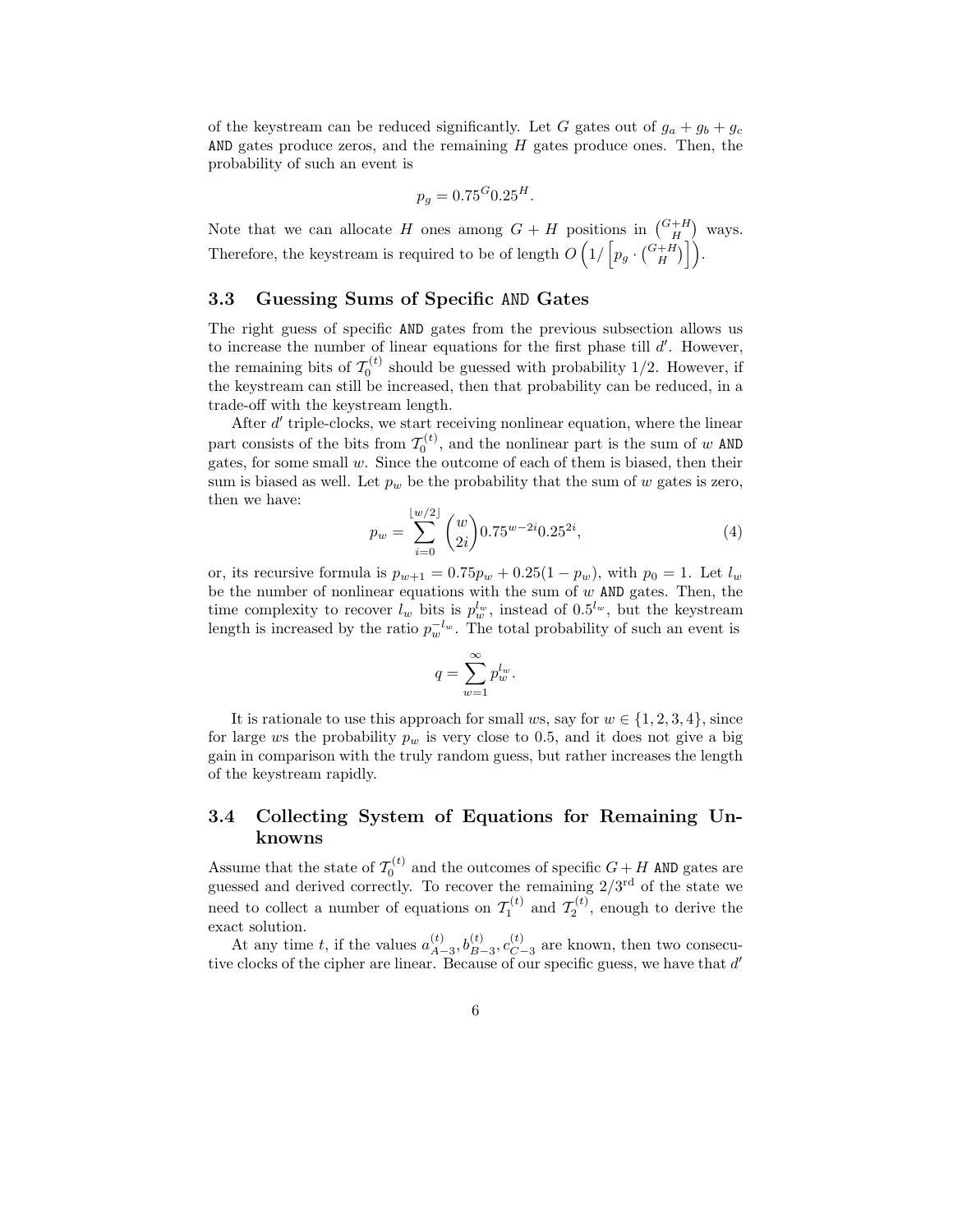triple-clocks the system is linear. In one triple-clock we receive two linear equations on the remaining unknowns of the internal state. The first nonlinearity will not affect on the degree of receiving equations immediately, but rather with some delay. The first nonlinear equations will be of degree 2, and then of degree 3, and so on. Also note that each of H guesses also give us two equations of degree 1 of the form  $x_i = 1$  and  $x_{i+1} = 1$ , and each of the G guesses give us one equation of degree 2 of the form  $x_ix_j = 0$ . The structure of this cipher is such that backward clocks increase the degree of equations rapidly footnote Trivium is designed to maximize parallelism in forward direction. This allows hardware designers to choose trade-off between speed and chip-size. . Therefore, only few equations of low degree can be collected by backward clocking.

Let the number of equations of degrees 1 and 2 that we can collect be  $n_1$  and  $n_2$ , respectively. Then, when all the parameters are fixed, a particular scenario can be described.

#### **3.5 Attack Scenarios for TRIVIUM and BIVIUM**

Let us accumulate techniques given in the previous sub sections, and propose a set of attack scenarios for TRIVIUM and BIVIUM in Table 3.

| SCENARIO TO        |                         | $Descr. = TRI$   |    |                           | $l_1: l_2: l_3: l_4 = 0:0:0:0$ |                    |                |                               | Ph.II unknowns=192 |
|--------------------|-------------------------|------------------|----|---------------------------|--------------------------------|--------------------|----------------|-------------------------------|--------------------|
| $g_a:g_b:g_c$      | G: H                    | $\boldsymbol{r}$ | d' | q                         | $p_g$                          | n <sub>1</sub>     | n <sub>2</sub> | time                          | keystream          |
| 0:0:0              | 0:0                     | 1                | 22 | 1                         |                                | 100                | 61             | $c \cdot \overline{2^{74.0}}$ | O(1)               |
| SCENARIO T1        |                         | $Descr. = TRI$   |    |                           | $l_1:l_2:l_3:l_4=5:5:4:1$      |                    |                |                               | Ph.II unknowns=192 |
| $g_a:g_b:g_c$      | G: H                    | $\boldsymbol{r}$ | d' | q                         | $p_{g}$                        | n <sub>1</sub>     | n <sub>2</sub> | time                          | keystream          |
| 46:37:42           | 125:0                   | 1                | 59 | $2^{-9.7}$                | $2^{-51.9}$                    | 192                | 178            | $c \cdot 2^{83.5}$            | 261.5              |
|                    | SCENARIO T2             |                  |    |                           |                                |                    |                |                               |                    |
| 42:33:38           | 113:4                   | $2^{22.6}$       | 55 | $2^{-9.7}$                | $2^{-53.2}$                    | 192                | 162            | $c\cdot \overline{2^{88.9}}$  | $2^{40.3}$         |
| SCENARIO T3        |                         | $Descr. = TRI$   |    | $l_1:l_2:l_3:l_4=0:0:5:4$ |                                | Ph.II unknowns=192 |                |                               |                    |
| $g_a : g_b : g_c$  | G: H                    | $\boldsymbol{r}$ | d' | q                         | $p_{g}$                        | n <sub>1</sub>     | n <sub>2</sub> | time                          | keystream          |
| 29:30:30           | 89:0                    | 1                | 52 | $2^{-7.8}$                | $2^{-36.9}$                    | 158                | 152            | $c \cdot 2^{79.7}$            | $2^{44.7}$         |
| <b>SCENARIO BO</b> |                         | $Descr. = Bi$    |    |                           | $l_1:l_2:l_3:l_4=0:0:0:0$      |                    |                |                               | Ph.II unknowns=118 |
| $g_a:g_b:g_c$      | G: H                    | $\boldsymbol{r}$ | d' | q                         | $p_{g}$                        | n <sub>1</sub>     | n <sub>2</sub> | time                          | keystream          |
| 0:0:               | 0:0                     | 1                | 22 | 1                         | 1                              | 100                | 61             | $c \cdot 2^{37.0}$            | (1)<br>O           |
|                    | $_{\rm B1}$<br>SCENARIO |                  |    |                           |                                |                    |                |                               |                    |
| 9:5:               | 14:0                    | 1                | 27 |                           | $2^{-5.8}$                     | 118                | 67             | $c\cdot 2^{37.8}$             | $2^{5.8}$          |

Table 3: Attack scenarios.

In all scenarios above the constant  $c$  is the time required for the second phase, where the remaining bits are recovered, and it is different for different scenarios.

T0 and B0 are trivial scenarios for Trivium and Bivium, where no outcomes of any AND gates are guessed. However, the number of linear equations is not enough to recover the remaining bits using simple Gaussian elimination. Therefore, equations of a higher degree need to be collected and used. These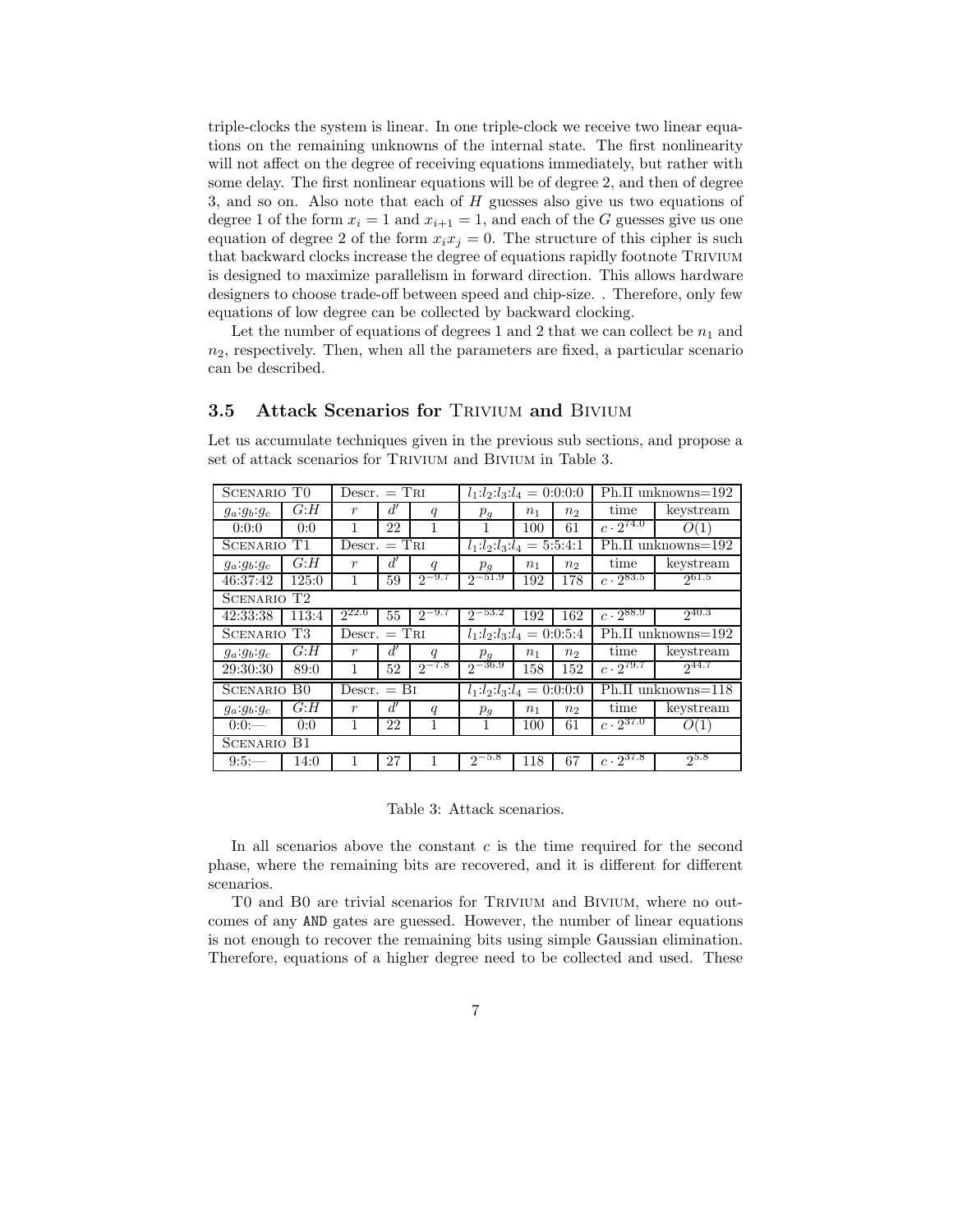scenarios have the least possible time and keystream complexities, and are the lower bounds.

In T1 and B1 we show optimal, on our view, choice of parameters such that the second phase has enough linear equations and the time complexity is minimal. However, along with linear equations we also have many equations of degree 2, which we are not using at all. Note that the attack complexities presented here are much lower than those given in [Rad06].

In T2 we show how the trade-off between the length of the keystream and time works. For a small increase of time we can reduce keystream significantly.

In T3 we receive a system of equations of degree  $\leq 2$  on 192 variables. This system is quite overdefined (more than 50%), and it might be possible to have an efficient algorithm for solving such a system.

However, the results given in these scenarios can be improved significantly if a *pre-* or/and a *post-* statistical tests can be applied efficiently. For these approaches see Appendices A and B.

#### **3.6 System of Equations: Linear vs. Nonlinear**

Another possibility to reduce the constant  $c$  can be done by efficient solving of a system of sparsed linear equations (in cases of T1, T2, B1), or by the use of equations of a higher degree (in cases of T3, B0).

Finding such an algorithm is a hard problem, and we leave it as an open question.

#### **3.7 Conclusions: Our Results vs. Exhaustive Search**

We have shown that BIVIUM can be broken for the time around  $c \cdot 2^{37}$ , which makes a really low bound for the security level. This example was taken to make a comparison with the paper [Rad06], where the best attack on this design has complexity around  $c \cdot 2^{56}$  *seconds*.

Although the security level of TRIVIUM is  $2^{80}$ , an exhaustive search requires much more time,  $\gamma 2^{80}$ , where  $\gamma$  is the initialization time of the cipher, which includes 1152 clocks to be done before the first keystream bits are produced. Because of different implementation issues can be applied, including parallelism, an average time required for one clock of the cipher can vary. However, we can assume that the coefficient  $\gamma$  is around  $2^{10}$ , and an exhaustive search would require around  $2^{10+80}$  operations. This means that such scenarios as T1, T3 are competitive, and at least are very close to the exhaustive search, if not faster.

Obviously, in this particular design the security level cannot be improved by simple increasing the size of the key – our attack will definitely be faster than an exhaustive search. Therefore, in order to increase the security level the design of Trivium should be changed, for example, the size of the state could be increased. This would result in a longer initialization time and a larger hardware footpring.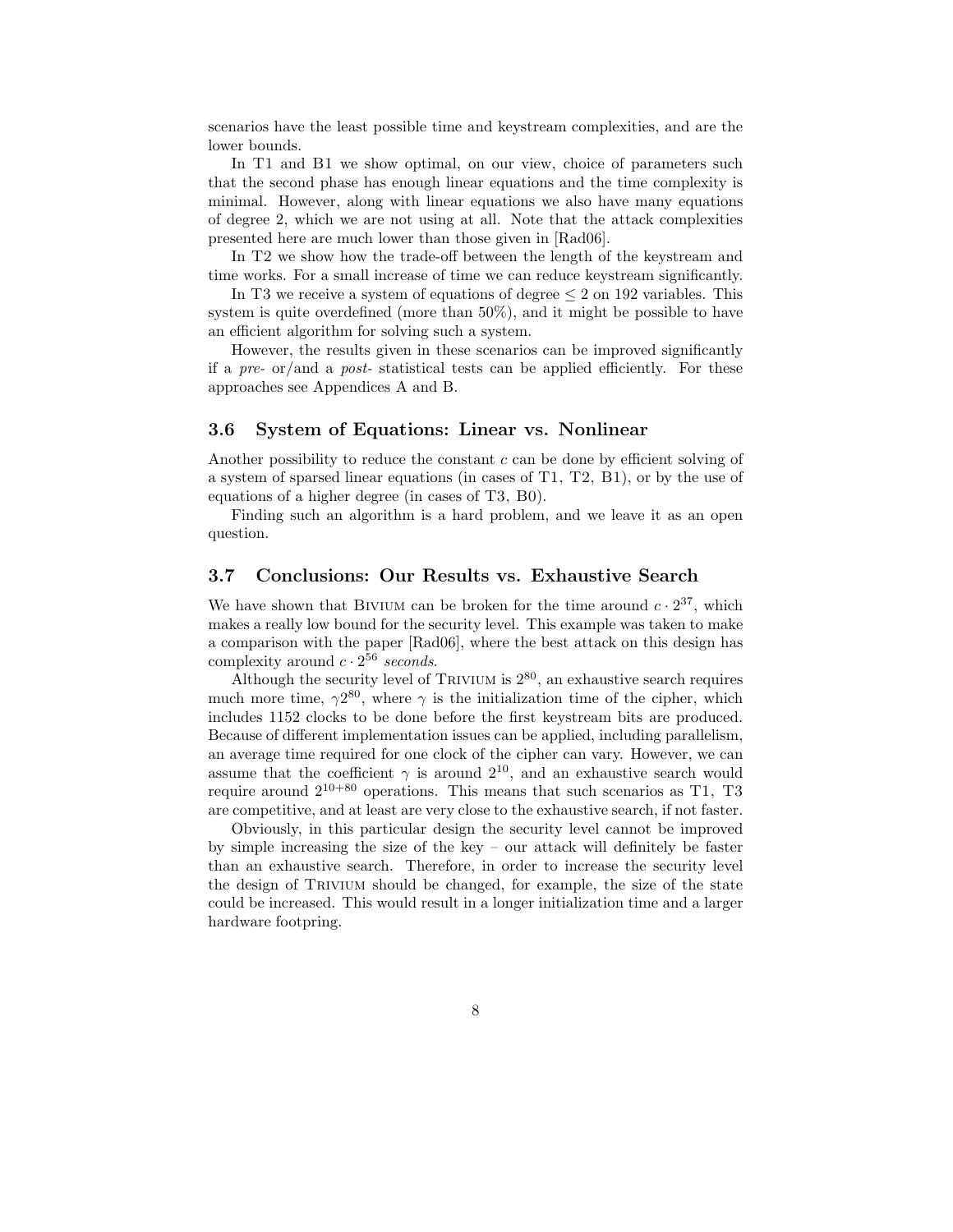### **4 The Second Trivial Analysis: Statistical Tests**

Linear cryptanalysis is one of the most powerful analysis of stream ciphers. In this section we find a way of sampling from the keystream such that their distribution is biased. By this mean we build a linear distinguisher for the cipher.

#### **4.1 Standard Approximation Technique**

Let the variables of  $\mathcal{T}_0$  be denoted as  $\{w_0, w_1, \ldots, w_{95}\}$ . Then, *assuming that all* AND *terms are zeros*, we receive a system of linear equations of rank 93 (instead of 96). It means that we can sample from the stream as follows

$$
\sum_{i \in \mathcal{I}_k} w_i = N_k, \quad \forall k \in \{93, 94, 95, 96\},\tag{5}
$$

where

 $\mathcal{I}_{93} = \{0, 1, 4, 6, 8, 9, 12, 13, 14, 17, 19, 20, 23, 25, 27, 30, 31, 34, 35, 38, 39, 41, 43, 44,$ 67, 68, 70, 72, 73, 76, 77, 80, 81, 84, 85, 88, 89, 92, 93};

$$
\mathcal{I}_{94} = \{0, 2, 4, 5, 6, 7, 8, 10, 12, 15, 17, 18, 19, 21, 23, 24, 25, 26, 27, 28, 30, 32, 34, 36,\\ 38, 40, 41, 42, 43, 45, 67, 69, 70, 71, 72, 74, 76, 78, 80, 82, 84, 86, 88, 90, 92, 94\};
$$

 $\mathcal{I}_{95} = \{0, 3, 4, 5, 7, 11, 12, 14, 16, 17, 18, 22, 23, 24, 26, 28, 29, 30, 33, 34, 37, 38, 42,$ 46, 67, 71, 75, 76, 79, 80, 83, 84, 87, 88, 91, 92, 95};

$$
\mathcal{I}_{96} = \{0, 5, 9, 14, 15, 18, 20, 24, 29, 41, 44, 47, 67, 70, 73, 96\}.
$$

(6)

The noise variable  $N_k$  is a sum of a set of random AND gates. Therefore, the bias and the complexity of a distinguisher can be summarized in Table 4.

| $\kappa$ | # of AND gates in $N_k$ | bias $\epsilon$ | attack complexity |
|----------|-------------------------|-----------------|-------------------|
| 93       | 108                     | $2 - 108$       | 216               |
| 94       | 126                     | $2^{\sim}$ 126  | 252               |
| 95       | 112                     | $2 - 112$       | 224               |
| 96       | 79                      | $2^{172}$       | $2^{144}$         |

Table 4: Linear distinguishers for Trivium and its attack complexities.

Obviously, we could also mix these four equations to receive other 8 linear combinations that are different in principal from the found four. However, we could not achieve complexity lower than 2<sup>144</sup>.

For Bivium, the rank appeared to be 57 (instead of 59), and similar resulting Table 5 is as follows.

I.e., BIVIUM can be distinguished from random in time complexity  $2^{32}$ , which is much faster than all previously known attacks on it. Since the complexity of the attack is feasible, we could run the simulation of the attack on Bivium, which confirmed the found theoretical bias.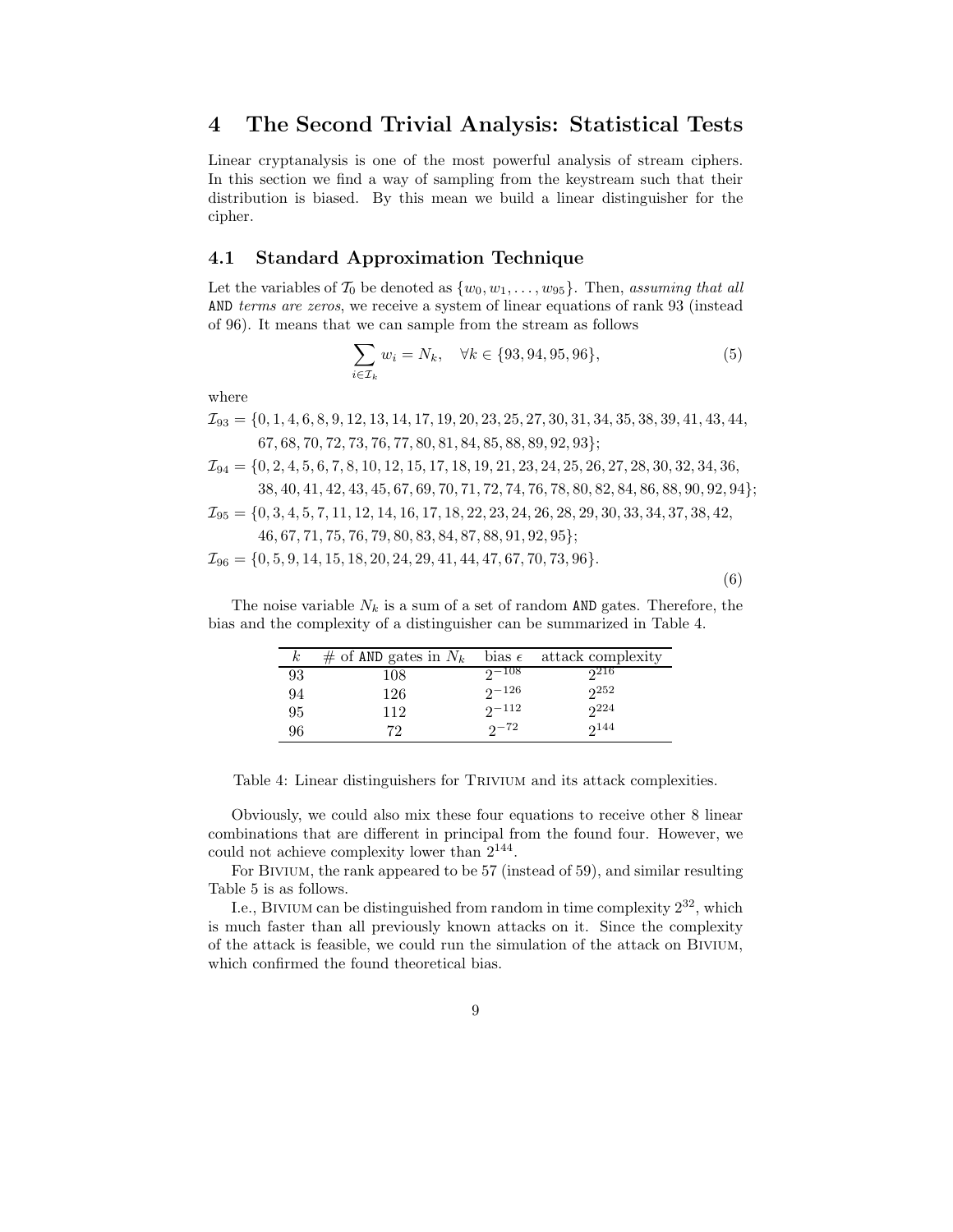| $_{k}$ | $#$ ANDs | time     |                                                                          |
|--------|----------|----------|--------------------------------------------------------------------------|
| 57     | 49       | 298      | $\{0, 2, 4, 5, 6, 7, 8, 14, 16, 18, 20, 22, 24, 26, 28, 30, 32, 33, 34,$ |
|        |          |          | $35, 37, 39, 41, 43, 45, 47, 49, 51, 53, 55, 57$                         |
| 58     | 49       | $2^{98}$ | $\{1, 3, 5, 6, 7, 8, 9, 15, 17, 19, 21, 23, 25, 27, 29, 31, 33, 34, 35,$ |
|        |          |          | 36, 38, 40, 42, 44, 46, 48, 50, 52, 54, 56, 58}                          |
| 59     | 16       | $2^{32}$ | $\{0, 5, 9, 10, 14, 33, 36, 59\}$                                        |

Table 5: Linear distinguishers for Bivium and their attack complexities.

#### **4.2 Another Way of Approximation**

In the previous section all AND terms were approximated as zero. However, another sort of approximation is possible, such as

$$
\text{AND}(x, y) = \tau_x x + \tau_y y + n,
$$

where  $\tau_x, \tau_y$  are chosen coefficients, and n is the noise variable with the bias  $\epsilon = 2^{-1}$ . Whenever approximations for every AND gate are appropriately chosen, there must exist a biased linear equation on a shorter window of the keystream than that in the previous subsection. Our goal is to reduce the number of noise variables in the final expression for sampling. Unfortunately, the search for appropriate coefficients, which give us a strongly biased expression for sampling, is a hard task. Moreover, the probability that we can find an expression with the number of gates less than 72 is low. In our simulations we could find several biased equations on a shorter window, but the number of approximations were larger than 72. This issue is an interesting open problem.

#### **4.3 Multidimensional Approximation**

In Sub section 4.1 we gave a set of linear relations for a biased sampling from the keystream. The best equations for Trivium and Bivium require 72 and 16 approximations of AND gates, respectively. However, these samples are not independent, and some of the noises appear in several samples at different time instances. Therefore, the attack complexity can be improved by considering several samples jointly. I.e., we suggest to test a multidimensional approximation where one sample comes from a joint distribution.

Unfortunately, this did not give us a significant improvement. We considered three samples jointly, and the bias of that noise was  $2^{-15.4}$ , which is larger than  $2^{-16}$ , but does not differ significantly.

## **5 Results and Conclusions**

In this paper we have studied methods for analysis of TRIVIUM-like stream ciphers. Below we give a comparison Table 6 of the known attacks on two instances, original TRIVIUM and a reduced version called BIVIUM.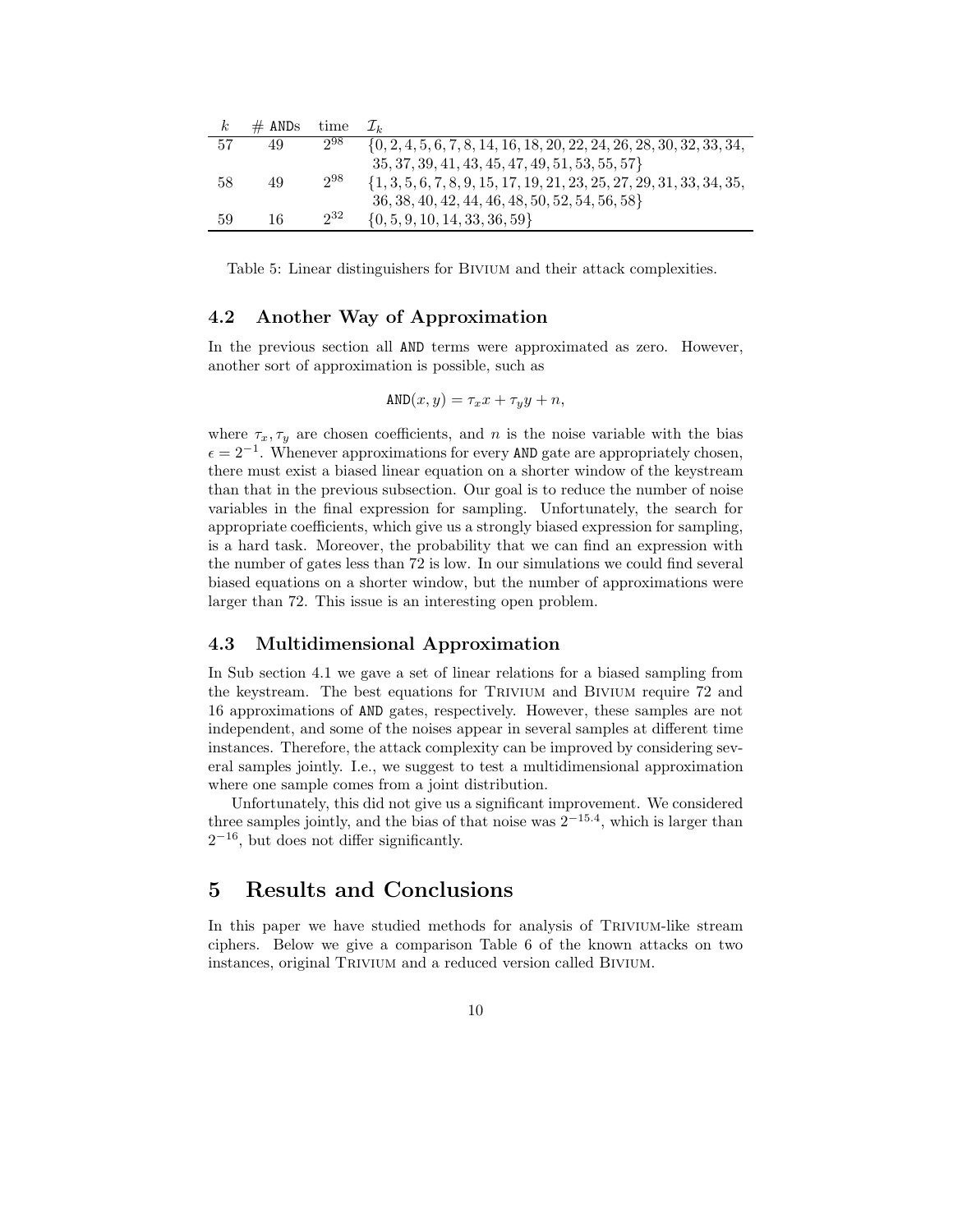| Case          | $Comp-$   | Exhaustive                | State Recovering Attack        |                                             | Distinguishing Attack |            |  |
|---------------|-----------|---------------------------|--------------------------------|---------------------------------------------|-----------------------|------------|--|
|               | lexity    | search                    | previous                       | new attack                                  | previous              | new attack |  |
|               | time      | $\overline{\gamma2^{80}}$ | $\delta \cdot 2^{135}$ [eDF05] | $c \cdot 2^{83.5}$                          | $2^{144}$ [CP05]      |            |  |
| TRIVIUM       |           | $\gamma \approx 2^{10}$   | $2^{164}$ [Rad06]              | $c \approx 2^{16}$                          |                       |            |  |
|               |           |                           |                                |                                             |                       |            |  |
|               | keystream | O(1)                      | O(1)                           | 261.5                                       | 2144                  |            |  |
|               | time      | $\gamma 2^{80}$           | $2^{56}$<br>sec. $[Rad06]$     | $\frac{c \cdot 2^{36.1}}{c \approx 2^{14}}$ |                       | 232        |  |
|               |           |                           |                                |                                             |                       | verified   |  |
| <b>BIVIUM</b> | keystream | O(1)                      | O(1)                           | 211.7                                       |                       | $2^{32}$   |  |

Table 6: Resulting comparison of various attacks.

A brief summary for the algorithm of the state recovering attack on TRIVIUM is given in Table 7, and a distinguishing attack on Bivium is presented in Table 8.

Given:  $\mathbf{u} = u_1, u_2$  – the keystream of TRIVIUM of length  $2^{61.5}$ *Attack Scenario* T1*:*

- 1. For every  $t = 0, 1, 2, ..., [2^{61.5}]$  assume that  $a_{90}^{(t+3i)} a_{91}^{(t+3i)} =$  $(0, b_{81}^{(t+3j)}b_{82}^{(t+3j)} = 0, c_{108}^{(t+3k)}c_{109}^{(t+3k)} = 0$ , for  $i = [0 : 45], j = [0 :$  $36, k = [0:41].$
- 2. Collect 59 linear equations on  $\mathcal{T}_0$  with probability 1, and 15 more linear equations with the total probability  $2^{-9.7}$ , see Sub section 3.3.
- 3. For every guess of the remaining 22 bits from  $\mathcal{T}_0$ , derive the state of  $\mathcal{T}_0$  using the linear equations collected in step 2.
- 4. Collect 192 linear equations on  $\mathcal{T}_1$  and  $\mathcal{T}_2$ , clocking the cipher forward, under the assumption that the guess above was correct.
- 5. Recover the state of  $\mathcal{T}_1$  and  $\mathcal{T}_2$  by any linear technique (e.g., Gaussian elimination) in fixed time, and verify the solution in time  $O(1)$ .
- 6. Repeat the loops in steps 1 and 3 until the right internal state is found.

Table 7: Attack scenario T1 on Trivium in brief.

With the key of 80 bits TRIVIUM seems to be secure. However, contrary to what one could expect from its almost 300 bit state, there is no security margin. This also means that one cannot use 128 bit keys and IVs with the current design. For this purpose, either the internal state has to be increased or some other re-design should take place.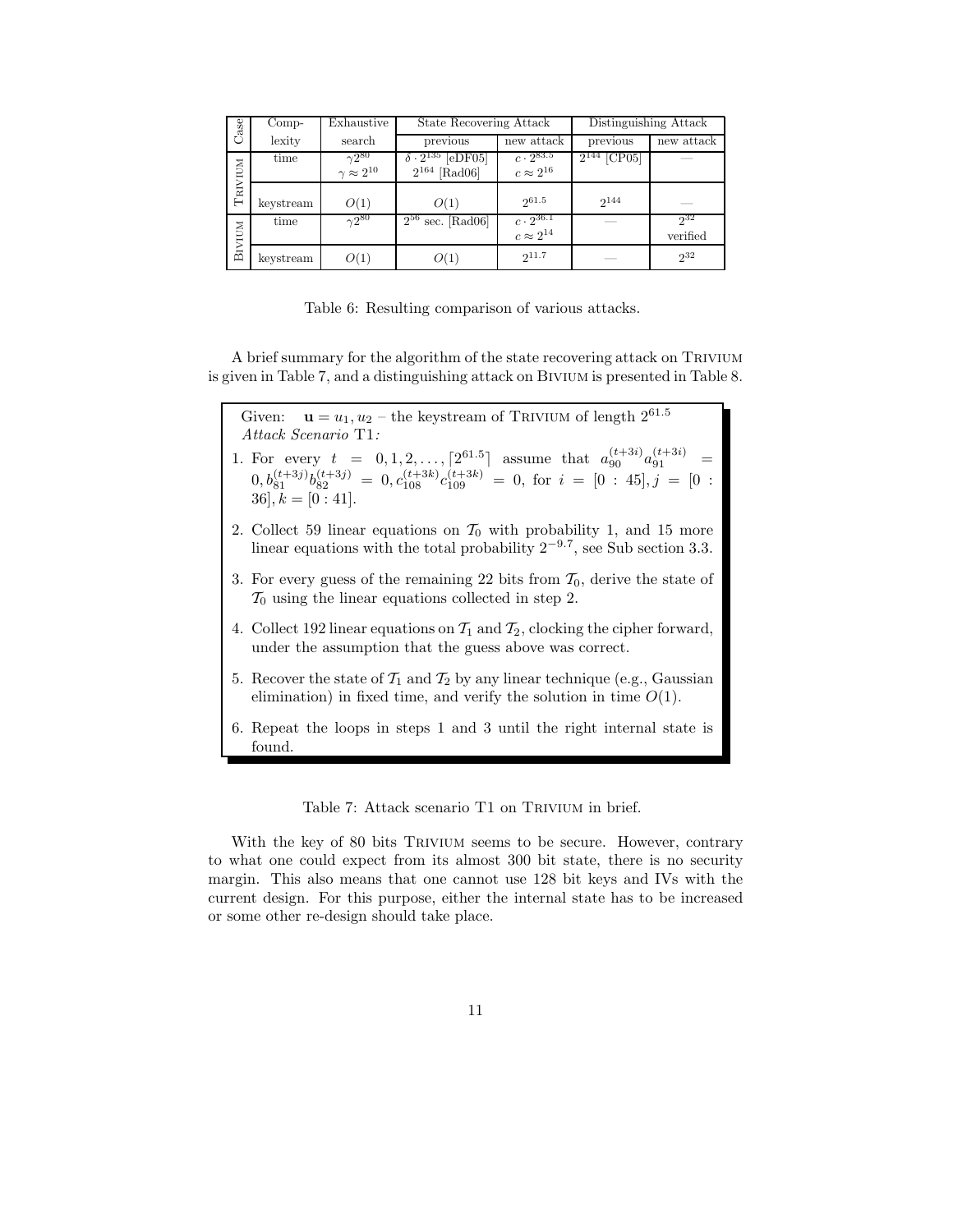Given:  $\mathbf{v} = v_1, v_2$  – the keystream of BIVIUM of length  $2^{32}$ Init:  $P[2] = \mathbf{0}$  – a binary distribution, not normalized *A linear distinguishing attack on* Bivium*:* 1. For every  $t = 1, 2, \ldots, 2^{32}$  calculate  $s = v_t + v_{t+15} + v_{t+27} + v_{t+30} + v_{t+42} + v_{t+99} + v_{t+108} + v_{t+177}$ and attune the distribution as  $P[s] + +$ . 2. After the loop is finished, calculate the distance  $\xi = P[0]/2^{32} - 0.5.$ 3. Make the final decision  $\delta(\xi) = \begin{cases} \mathbf{v} \text{ is from BIVIUM,} & \text{if } \xi > 2^{-16}/2, \\ 0 & \text{if } \xi > 2^{-16}/2, \end{cases}$ **v** is Random, if  $\xi \leq 2^{-16}/2$ .

Table 8: A linear distinguishing attack on BIVIUM in detail.

## **References**

- [BD05] S. Babbage and M. Dodd. Mickey-128, 2005. *http://www.ecrypt.eu.org/stream/ciphers/mickey128/mickey128.pdf*.
- [BGW99] M. Briceno, I. Goldberg, and D. Wagner. A pedagogical implementation of A5/1. Available at *http://jya.com/a51-pi.htm* (accessed August 18, 2003), 1999.
- [Blu03] SIG Bluetooth. Bluetooth specification. Available at *http://www.bluetooth.com* (accessed August 18, 2003), 2003.
- [BSW00] A. Biryukov, A. Shamir, and D. Wagner. Real time cryptanalysis of A5/1 on a PC. In B. Schneier, editor, *Fast Software Encryption 2000*, volume 1978 of *Lecture Notes in Computer Science*, pages 1–13. Springer-Verlag, 2000.
- [CP05] C. De Canniére and B. Preneel. TRIVIUM a stream cipher construction inspired by block cipher design principles. eSTREAM, ECRYPT Stream Cipher Project, Report 2005/030 (2005-04-29), 2005. *http://www.ecrypt.eu.org/stream*.
- [ECR05] eSTREAM: ECRYPT Stream Cipher Project, IST-2002-507932. Available at *http://www.ecrypt.eu.org/stream/* (accessed September 29, 2005), 2005.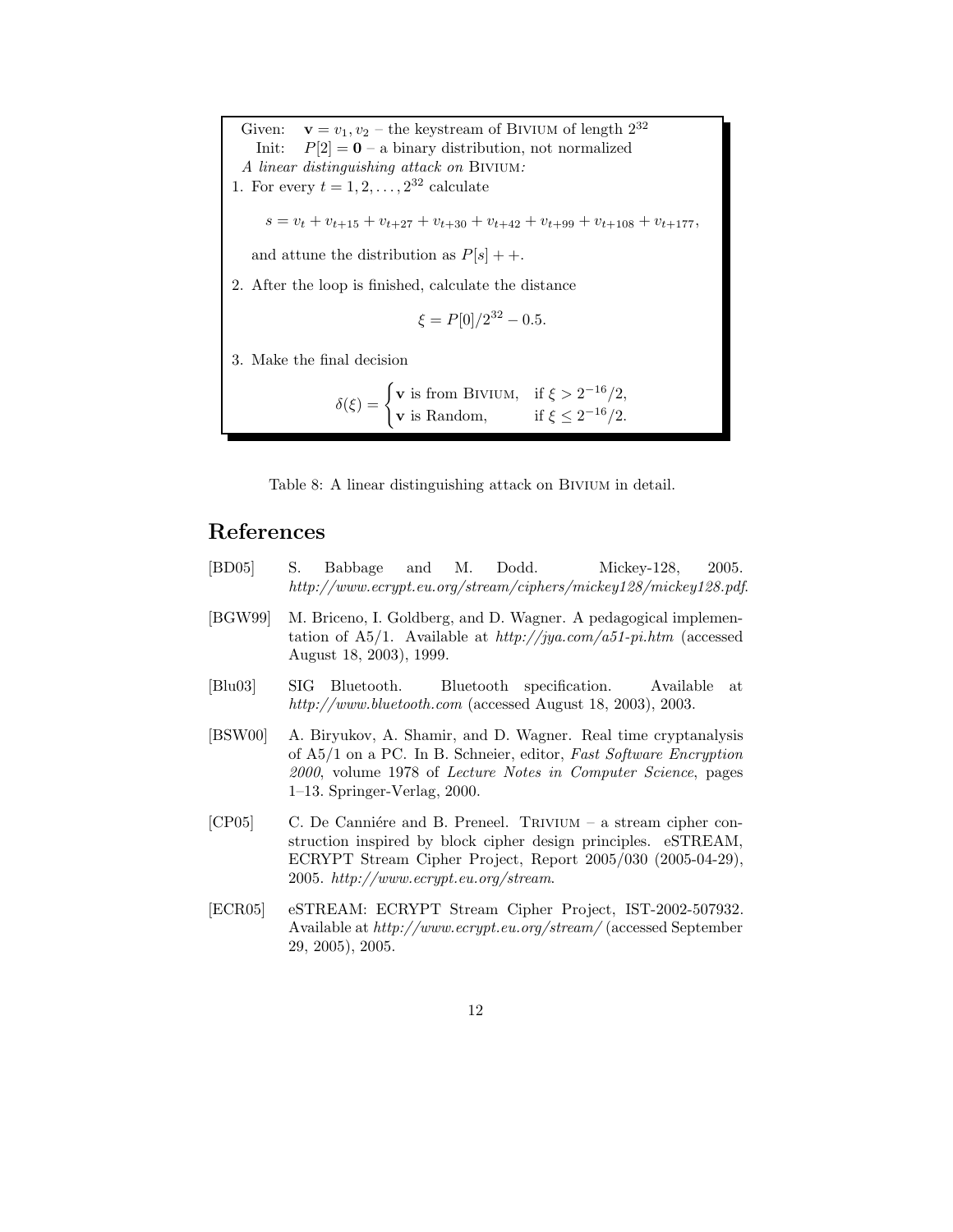- [eDF05] eSTREAM Discussion Forum. A reformulation of trivium. created on 02/24/06 12:52PM, 2005. *http://www.ecrypt.eu.org/stream/phorum/read.php?1,448*.
- [FM00] S. R. Fluhrer and D. A. McGrew. Statistical analysis of the alleged RC4 keystream generator. In B. Schneier, editor, *Fast Software Encryption 2000*, volume 1978 of *Lecture Notes in Computer Science*, pages 19–30. Springer-Verlag, 2000.
- [HJM05] M. Hell, T. Johansson, and W. Meier. Grain V.1. — a stream cipher for constrained environments, 2005. *http://www.it.lth.se/grain/grainV1.pdf*.
- [LMV05] Y. Lu, W. Meier, and S. Vaudenay. The conditional correlation attack: A practical attack on Bluetooth encryption. In V. Shoup, editor, *Advances in Cryptology—CRYPTO 2005*, volume 3621 of *Lecture Notes in Computer Science*, pages 97–117. Springer-Verlag, 2005.
- [LV04] Y. Lu and S. Vaudenay. Cryptanalysis of Bluetooth keystream generator two-level  $E_0$ . In *Advances in Cryptology—ASIACRYPT 2004*, Lecture Notes in Computer Science. Springer-Verlag, 2004.
- [MJB04] A. Maximov, T. Johansson, and S. Babbage. An improved correlation attack on A5/1. In H. Handschuh and M. Anwar Hasan, editors, *Selected Areas in Cryptography—SAC 2004*, volume 3357 of *Lecture Notes in Computer Science*, pages 1–18. Springer-Verlag, 2004.
- [MS01] I. Mantin and A. Shamir. Practical attack on broadcast RC4. In M. Matsui, editor, *Fast Software Encryption 2001*, volume 2355 of *Lecture Notes in Computer Science*, pages 152–164. Springer-Verlag, 2001.
- [NES99] NESSIE: New European Schemes for Signatures, Integrity, and Encryption. Available at *http://www.cryptonessie.org* (accessed August 18, 2003), 1999.
- [Rad06] H. Raddum. Cryptanalytic results on trivium. eSTREAM, ECRYPT Stream Cipher Project, Report 2006/039, 2006. *http://www.ecrypt.eu.org/stream*.
- [Sma03] N. Smart. *Cryptography: An Introduction*. McGraw-Hill Education, 2003. ISBN 0-077-09987-7.
- [WSLM05] D. Whiting, B. Schneier, S. Lucks, and F. Muller. Phelix fast encryption and authentication in a single cryptographic primitive. eS-TREAM, ECRYPT Stream Cipher Project, Report 2005/020 (2005- 04-29), 2005. *http://www.ecrypt.eu.org/stream*.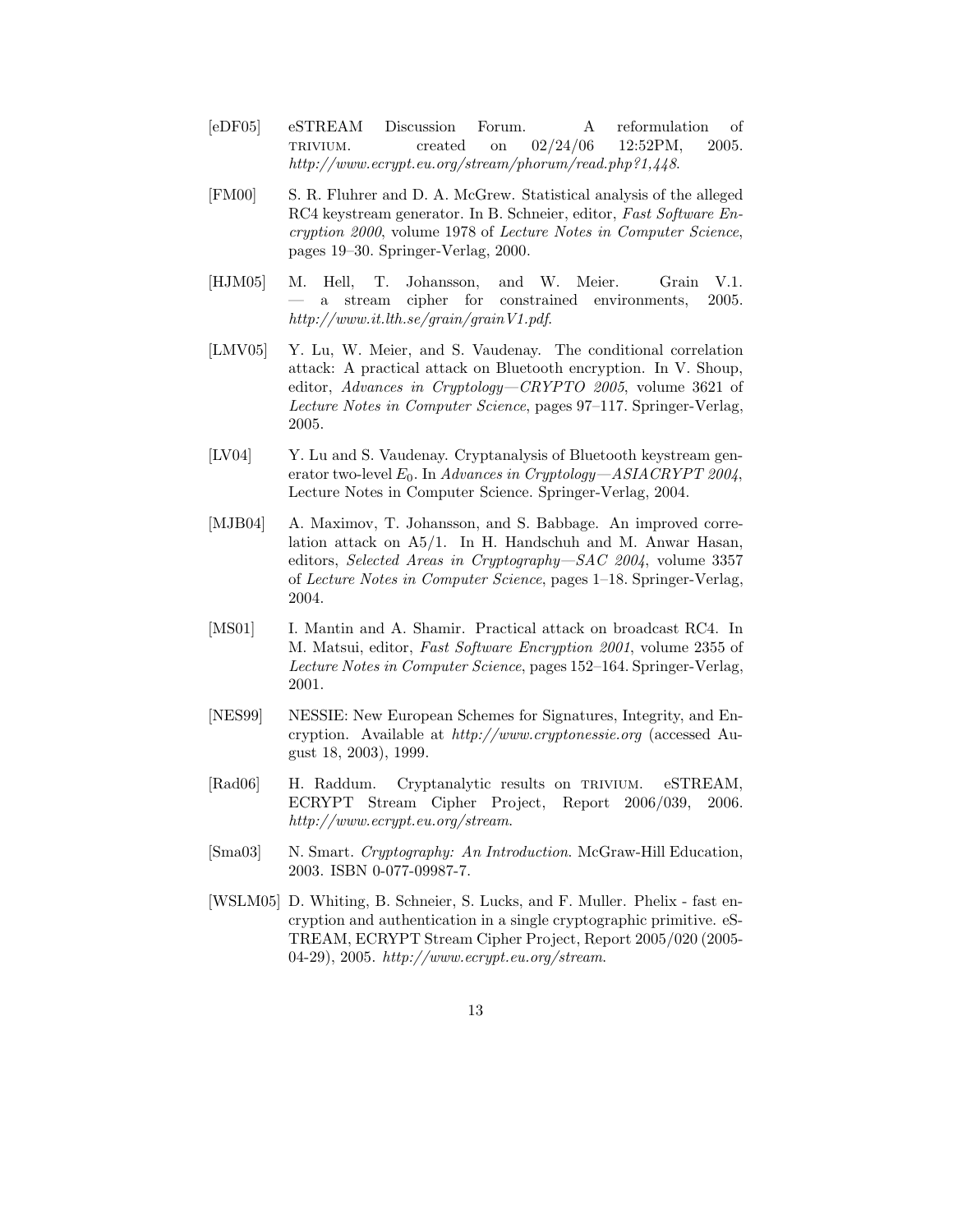## **Appendix A: Statistical Pre-Test for the Phase I**

In the scenarios above the constant  $c$  within time complexity denotes the time needed for solving a system of equations in the second phase. Although the equations are sparse, this constant can still be large. When the number of variables is 192, we assume that this constant is approximately lower bounded as  $c \approx 2^{16}$ .

One idea to reduce the total time complexity is to consider only those "windows" in the stream where the probability for the guess of the AND gates is larger than in a random case.



Figure 2: Statistical pre-test.

Let us observe an output pair  $(u_t, u_{t+1})$  (or  $(v_t, v_{t+1})$ ) at some time t and  $t+1$ , each component of which is the sum of 6 (respectively, 4) bits of the state from  $\mathcal{T}_1^{(t)}$  and  $\mathcal{T}_2^{(t)}$ , as shown in Figure 2. The question here is: What is the probability that the sum of six (four) AND gates is zero, given the observed pair? We can use this criteria to cut undesired cases, since the sum of the gates must be zero when all of them are zeros as well. Below, in Table 9, we give these probabilities in accordance.

I.e., when the keystream in a specified "window" is a zero sequence, then the probability of our guess, a set of specific AND gates is zero, is larger than otherwise. However, this approach would require a much longer keystream, and the gain in time complexity is not significant. More complicated tests can also be developed.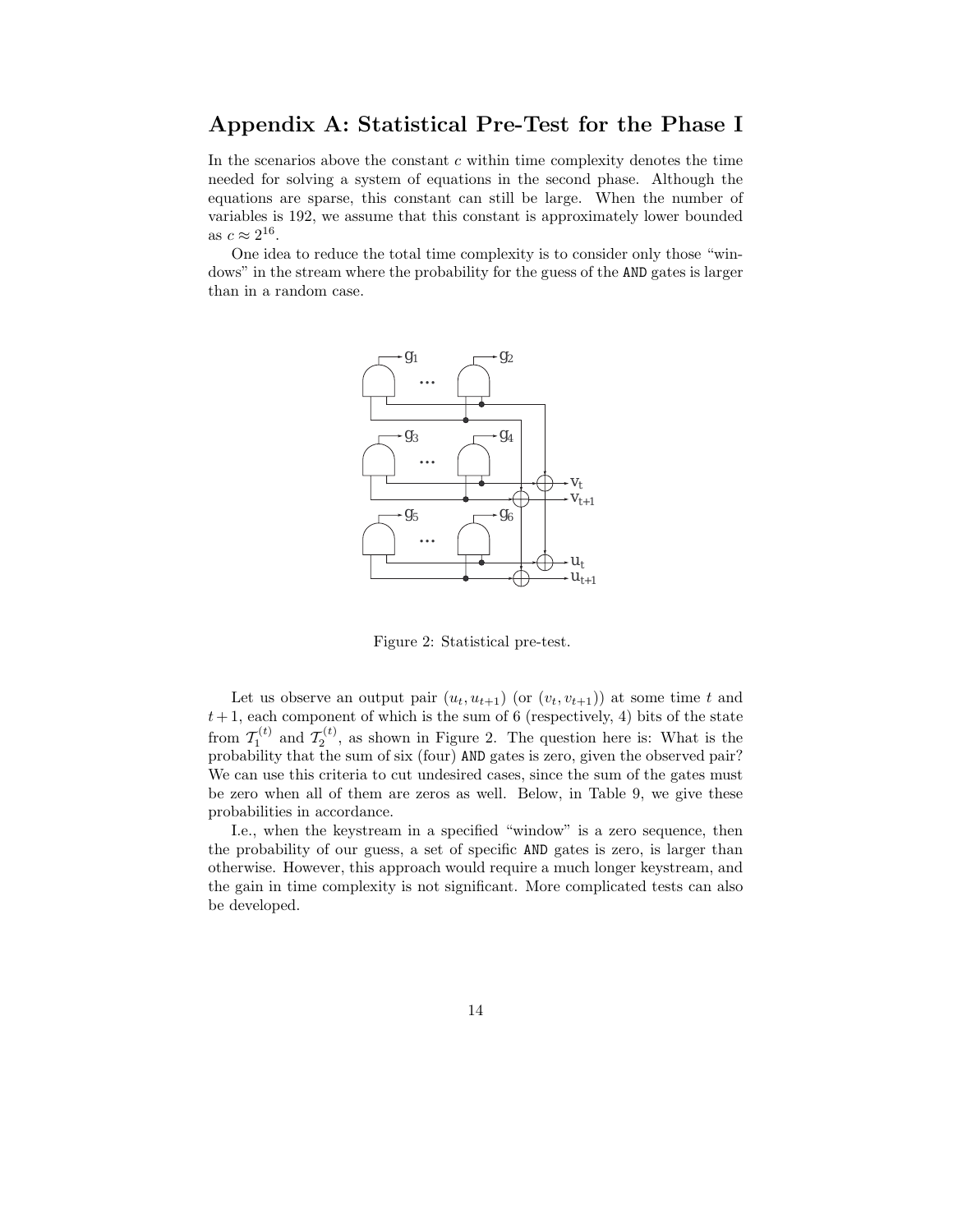| $(u_t, u_{t+1})$ |            | $Pr{the sum of AND gates is zero}$ |  |  |  |  |
|------------------|------------|------------------------------------|--|--|--|--|
| $(v_t, v_{t+1})$ | in Trivium | in BIVIUM                          |  |  |  |  |
| (0,0)            | 0.53125    | 0.625                              |  |  |  |  |
| (0, 1)           | 0.5        | 0.5                                |  |  |  |  |
| (1,0)            | 0.5        | 0.5                                |  |  |  |  |
|                  | 0.5        | 0.5                                |  |  |  |  |

Table 9: Keystream influence for the pre-test technique.

# **Appendix B: Statistical Post-Test of the Phase I**

Another approach is to make a test after the first 1/3rd of the state is guessed and derived. Let us introduce a decision rule for the test

$$
\delta(\mathcal{T}_0^{(t)}) = \begin{cases}\n\text{Accept}, & \mathcal{T}_0^{(t)} \text{ passes the test}, \\
\text{Reject}, & \text{otherwise}.\n\end{cases}
$$
\n(7)

Associated with the decision rule  $\delta$  there are two error probabilities.

$$
\alpha = \Pr\{\delta(\mathcal{T}_0^{(t)}) = \text{Reject}|\text{the guess }\mathcal{T}_0^{(t)} \text{ is correct}\},\
$$
  

$$
\beta = \Pr\{\delta(\mathcal{T}_0^{(t)}) = \text{Accept}|\text{the guess }\mathcal{T}_0^{(t)} \text{ is wrong}\}.
$$
 (8)

Thus, the time complexity can be reduced from  $c \cdot Q$  down to  $\beta \cdot c \cdot Q$ . However, the success of the attack will be  $P_{succ} = 1 - \alpha$ . If the test is statistically strong, then  $\alpha$  and  $\beta$  are small, lowering the time complexity significantly.

One such a test could be as follows. At a time  $t$  the sequence of  $d'$  tripleclocks allows us to receive d' linear equations on the bits of  $\tilde{T}_0^{(t)}$ . However, if we continue clocking, we will then receive a sequence of biased samples. The bias decreases rapidly as long as the number of random AND terms in the equation for the noise variable grows.

Unfortunately, for Trivium there is no valuable gain, but for Bivium the gain is more visible. Consider the scenario B1. After the first phase the following triple-clocks give us the following samples.

| AND gates in the noise, $i = 1 \ 2 \ 3 \ 4$                        |  |  | $\cdots$ |
|--------------------------------------------------------------------|--|--|----------|
| Number of samples, $l_i = 5 \quad 4 \quad 1 \quad 13 \quad \infty$ |  |  |          |
|                                                                    |  |  |          |

Let us denote the first 23 samples  $(24=5+4+1+13)$  as  $s^{23} = s_0, s_1, \ldots, s_{22}$ , and the decision rule for our test be

$$
\delta(\mathbf{s}^{23}) = \begin{cases} \text{Accept}, & \text{if } H_w(\mathbf{s}^{23}) \ge \sigma_0, \\ \text{Reject}, & \text{otherwise}, \end{cases}
$$

where  $0 \leq \sigma_0 \leq 23$  is some appropriately chosen *decision threshold*. The error